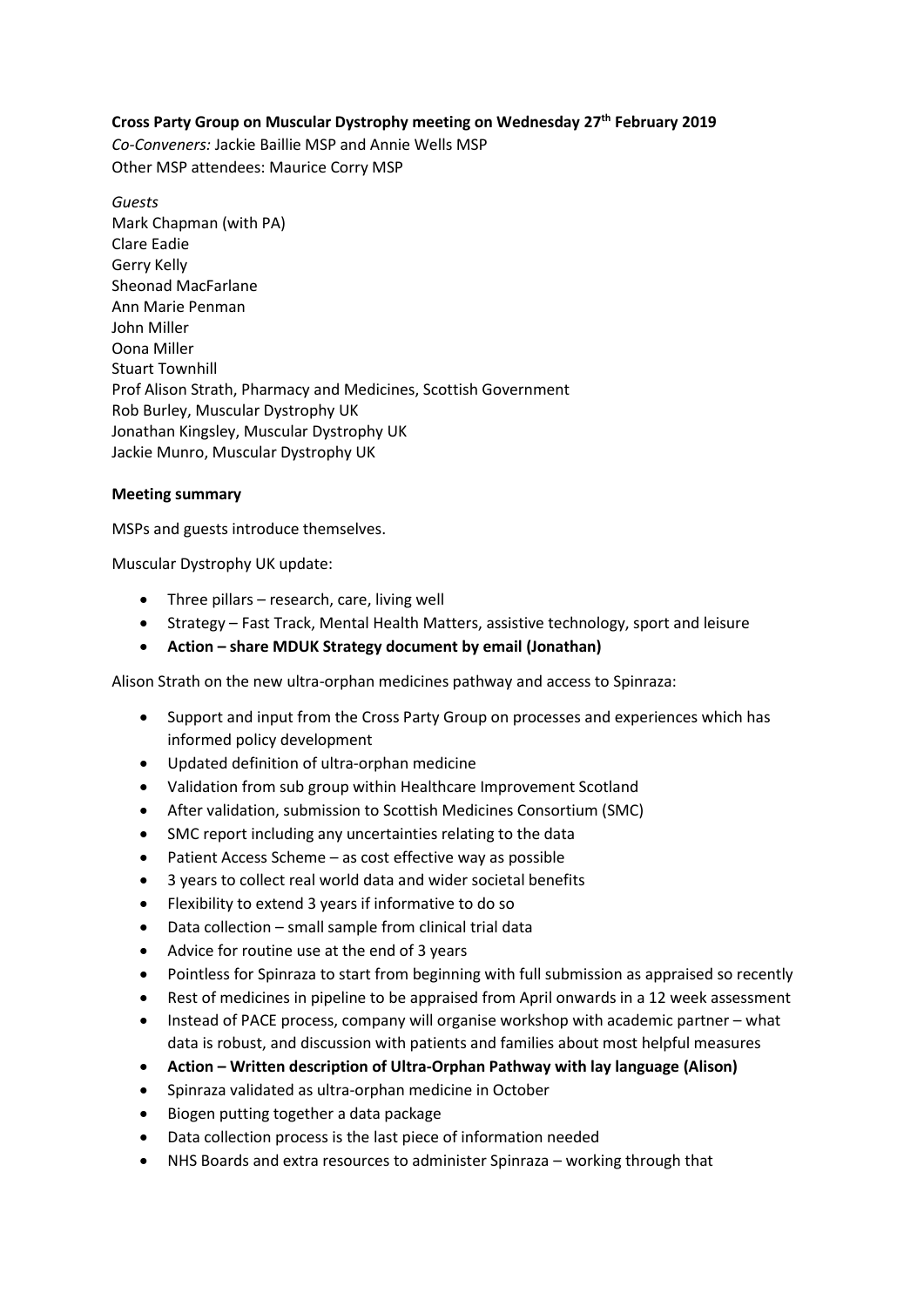Discussion on pathway and Spinraza:

- At end of 3 years of Patient Access Scheme, if SMC doesn't recommend, clinicians could still provide Spinraza if they think it will be beneficial
- When considering new therapies, clinical and cost effectiveness will be considered
- New advanced therapies challenge the current provision of treatment
- No priority to one type of SMA over another
- Information required one to the clinicians and the service, and another to patients
- Conversations with Biogen about patient information which is required
- Significant discussions taking place with clinical and spinal teams
- Health Boards are there to implement decision reached by SMC
- Discussions on support for NHS resources
- Not unusual to see disparity in decisions between SMC and NICE
- It is a choice of the patient if they wish to move from England to Scotland
- Confident that Biogen are progressing well on data collection to meet the timeframes
- Tweaking Patient Reported Outcome Measures if not already in place
- Focused on resources to undertake data collection
- Work with NHS Boards on finance and data collection

Psychological support discussion:

- Background about psychological support and written submission from Scottish Government Directorate for Mental Health
- Access needed as part of multi-disciplinary team (MDT) support
- 11 young adults at Prince and Princess of Wales Hospice (PPWH) have access to support through counselling service in last few years
- Everyone needs psychological support including siblings
- No support from diagnosis onwards
- Clinicians aware that psychological support would be beneficial
- Social model as part of PPWH support
- Matrix in submission is out of date
- No mention of neuromuscular conditions in Neurological Conditions Action Plan
- Where is the 66% capacity mentioned in submission
- Very little support for families steep learning curve and a balancing act
- Educational route should be explored as a means of provision
- Anxiety for family members and exploration of genetic counselling
- **Action – FOI to every Health Board about psychological support and MDT, and how many need mental health support (Jonathan/Sheonad)**
- Generic counselling services don't have any knowledge of neuromuscular conditions
- Upskilling care advisors for signposting and MDUK virtual psychologist pilot project
- Overstretched care advisor support and some people don't have access to it

Hospice and respite collaboration:

- CPG collaboration already reached out to Rare, Genetic and Undiagnosed and Palliative Care CPGs
- **•** Action make contact with Disability CPG and bring MND to the collaboration (Jonathan)
- PPWH lack of funding for bed space
- Difficulties with SDS not easy option at the cost for bed space